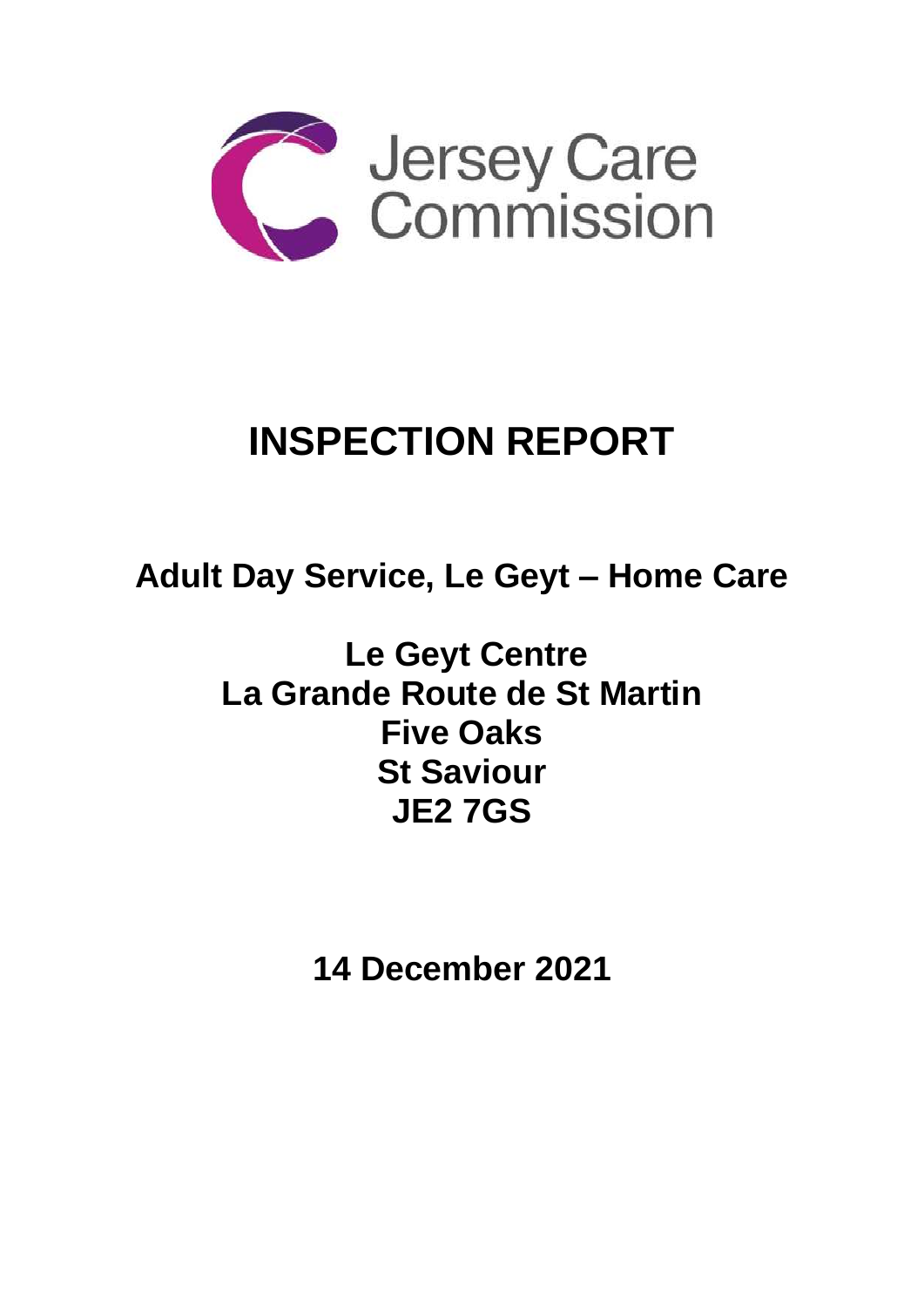## **THE JERSEY CARE COMMISSION**

Under the Regulation of Care (Jersey) Law 2014, all providers of care homes, home care and adult day care services must be registered with the Jersey Care Commission ('the Commission').

This inspection was carried out in accordance with Regulation 32 of the Regulation of Care (Standards and Requirements) (Jersey) Regulations 2018 to monitor compliance with the Law and Regulations, to review and evaluate the effectiveness of the regulated activity and to encourage improvement.

## **ABOUT THE SERVICE**

This a report of the inspection Adult Day Service, Le Geyt - Home Care service. The service was registered under the Regulation of Care (Jersey) Law 2014 on 12 November 2020. The service operates from offices located in the same building that provides a day service also run by the same provider. The Registered Manager oversees both services which aims to support adults with any personal care/ personal support needs relating to learning disability, autism and/or physical disability.

The service currently provides a limited number of hours of support to a small number of care receivers, although there are plans to expand the service. At the time of the inspection, the service was not accepting new referrals as it was in the process of undertaking a review of the service provision and options for development. It was identified prior to the initial registration that there was the potential for there to be overlap in that the same care receivers may access both day care and home care provision. It was apparent that this might ensure continuity of care provision as staff primarily employed to work in the day service may also provide support in the community.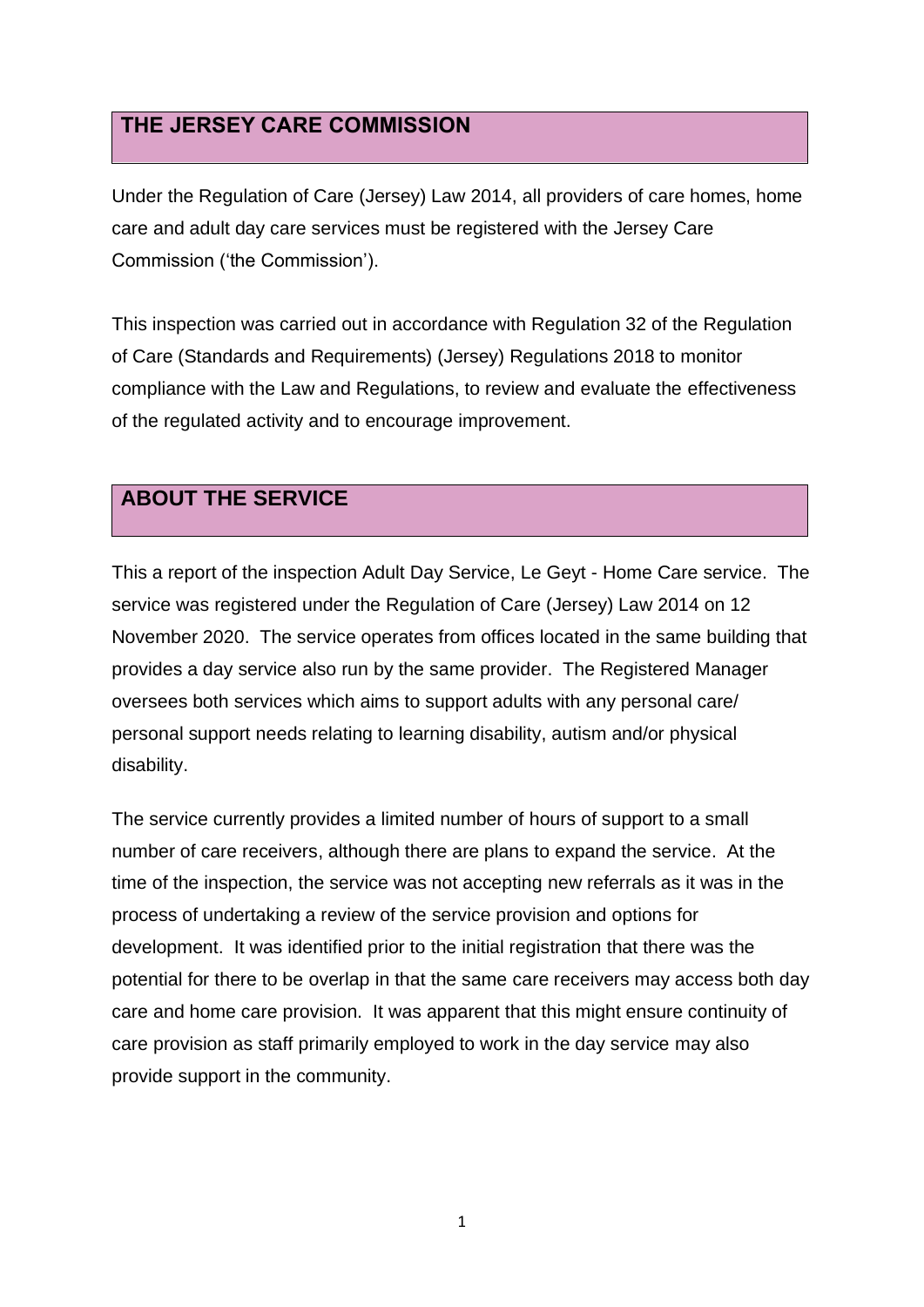| <b>Registered Provider</b>        | Government of Jersey - Health and Community                                                                                                                                                                                                       |
|-----------------------------------|---------------------------------------------------------------------------------------------------------------------------------------------------------------------------------------------------------------------------------------------------|
|                                   | <b>Services</b>                                                                                                                                                                                                                                   |
| <b>Registered Manager</b>         | <b>Lisa Neely</b>                                                                                                                                                                                                                                 |
| <b>Regulated Activity</b>         | <b>Home Care Service</b>                                                                                                                                                                                                                          |
| <b>Conditions of Registration</b> | Maximum number of personal care/ personal<br>support hours to be provided per week is 200<br>Age range of care receivers is 18 years and<br>above<br>Category of care provided is:<br><b>Learning Disability</b><br>Autism<br>Physical disability |
| Dates of Inspection               | $14th$ December 1.30 – 3 pm                                                                                                                                                                                                                       |
| Type of Inspection                | Announced                                                                                                                                                                                                                                         |
| Number of areas for               | Three                                                                                                                                                                                                                                             |
| improvement                       |                                                                                                                                                                                                                                                   |

## **SUMMARY OF INSPECTION FINDINGS**

This was the first inspection of a home care service which had been registered alongside the day care service from which it operates. The same staff are involved in the provision of both services, with managerial oversight and support provided by the same Registered Manager. The findings of the inspection of the day care service were reviewed as part of this inspection, as a result of the close proximity of the two services.

At the time of inspection, there were four care receivers receiving support from the service. It is acknowledged that the service is currently limited in respect of both hours of support provided and staffing. Each care receiver is in receipt of two hours of support per week which relates mainly to supporting social engagement and activities in the community.

The inspection plan was therefore relatively narrow in terms of both scope and focus of enquiry, as this was considered appropriate to the size of the service. The inspection process also considered how the day service and this home care service might further combine with supporting some care receivers who may benefit from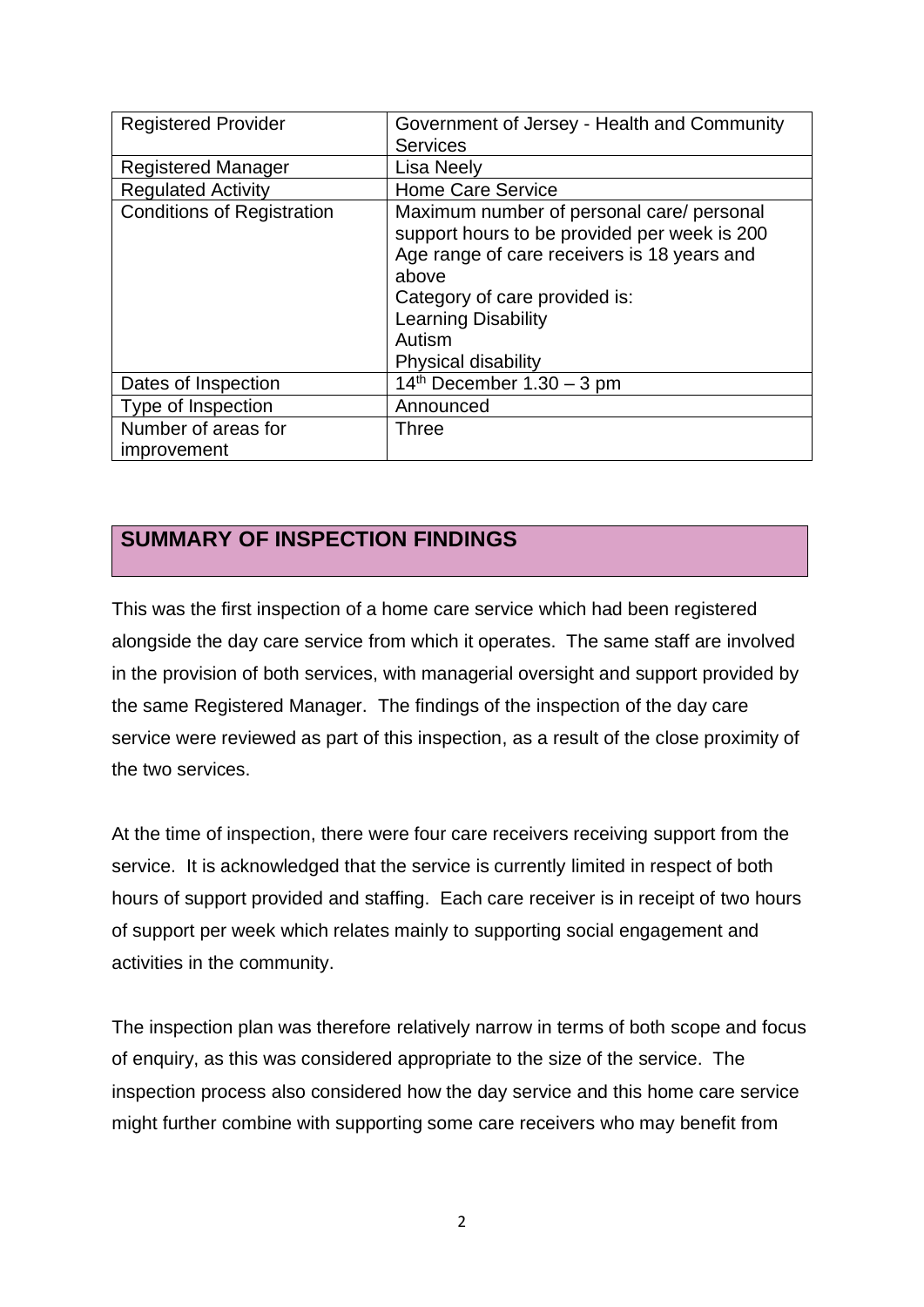use of both. Although the service is small, it has the potential to provide support to up to 200 hours of care a week for care receivers living in the community.

The Regulation Officer referenced the following areas during the inspection:

- **Staff recruitment, training and development**
- **Approaches to care and welfare of care receivers**
- **Staff competence relating to categories of care provided**
- **Management of services**
- **The service will be reviewed regularly**

The Standards for Home Care were referenced throughout the inspection<sup>1</sup>.

The inspection prioritised on the governance arrangements that were in place. How the service utilises staff who primarily are employed to support the associated day care service was also an area of focus. Discussions also took place about the nature of support which is provided in the community and how this care provision is recorded, audited and reviewed by relevant persons.

The Regulation Officer was provided with a summary of where the service might be placed to engage with care packages in the future. It was also highlighted, as to the current limitations on resources and of the significant overlap of the two services. It was apparent that staff members who provide support to care receivers in the community, also have a role and responsibility for the provision of support in the day service. It is important to note that these staff are directly employed to mainly operate within the day service and with limited activity of the home care service at this time.

The Registered Manager and colleague involved in overseeing this service conveyed a good understanding of matters of governance and of their roles and responsibilities. This provided the Regulation Officer with an assurance that their knowledge, experience and understanding was such that reviews and evaluation could be undertaken routinely in ensuring that the Standards continue to be

<sup>&</sup>lt;sup>1</sup> The Home Care Standards can be accessed on the Commission's website at <https://carecommission.je/standards/>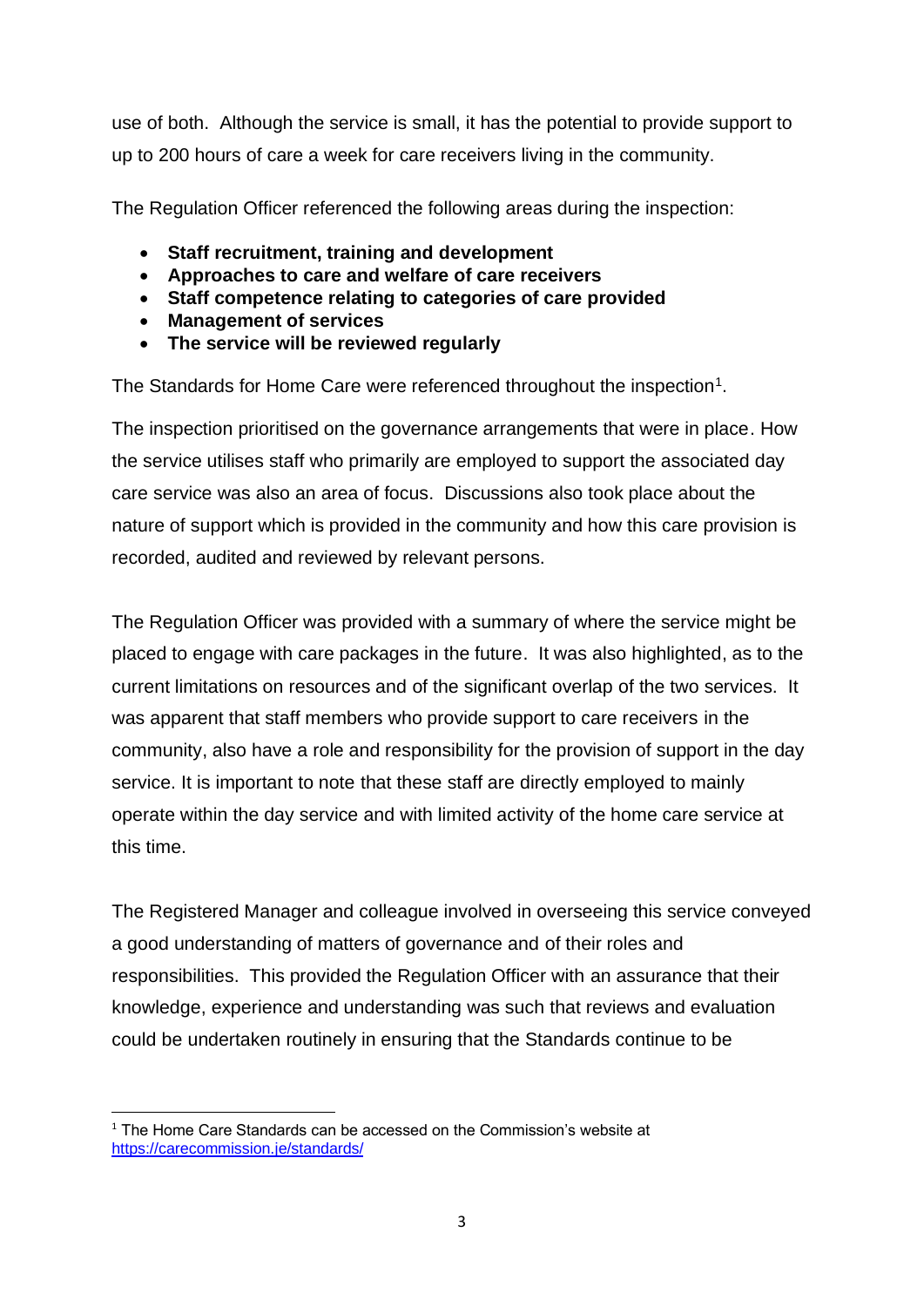adequately met. As the service expands and develops, this combination of experience is likely to be invaluable.

A limited review of the current recruitment and selection of staff was undertaken. A more thorough review had been undertaken as part of the previous inspection of the day care service. This had been undertaken with the same Registered Manager and was found to be satisfactory. It was however identified that recruitment information relating to some bank staff (who were not directly employed or managed by the service) had not been available for review. This is an area for improvement.

Similarly, policies and procedures were confirmed to be within the same governance system as day care and were unchanged since the inspection of that service. Therefore, these were not reviewed in detail on this occasion.

There were no active complaints ongoing but it was confirmed that associated policy and procedure were in place. The revised Statement of Purpose (SOP) was noted to incorporate all the expected governance arrangements and included clear aims and objectives of the service to enable it to operate in a safe and effective way.

From an analysis of systems and ways of working, it was identified that there were three areas of improvement. These related to: quality assurance audits; record keeping and the need to demonstrate that safe recruitment records are available for managerial audit. Some lack of a clear demarcation between how the service operates and the involvement of other agencies overseeing the same packages of care was noted from some of these anomalies.

### **INSPECTION PROCESS**

Prior to the inspection visit, information submitted to the Commission by the service since registration was reviewed. Primary reference was made to discussions that took place prior to registration and at the inspection of the day care service some months prior to this inspection. Other relevant meetings separate to this process

4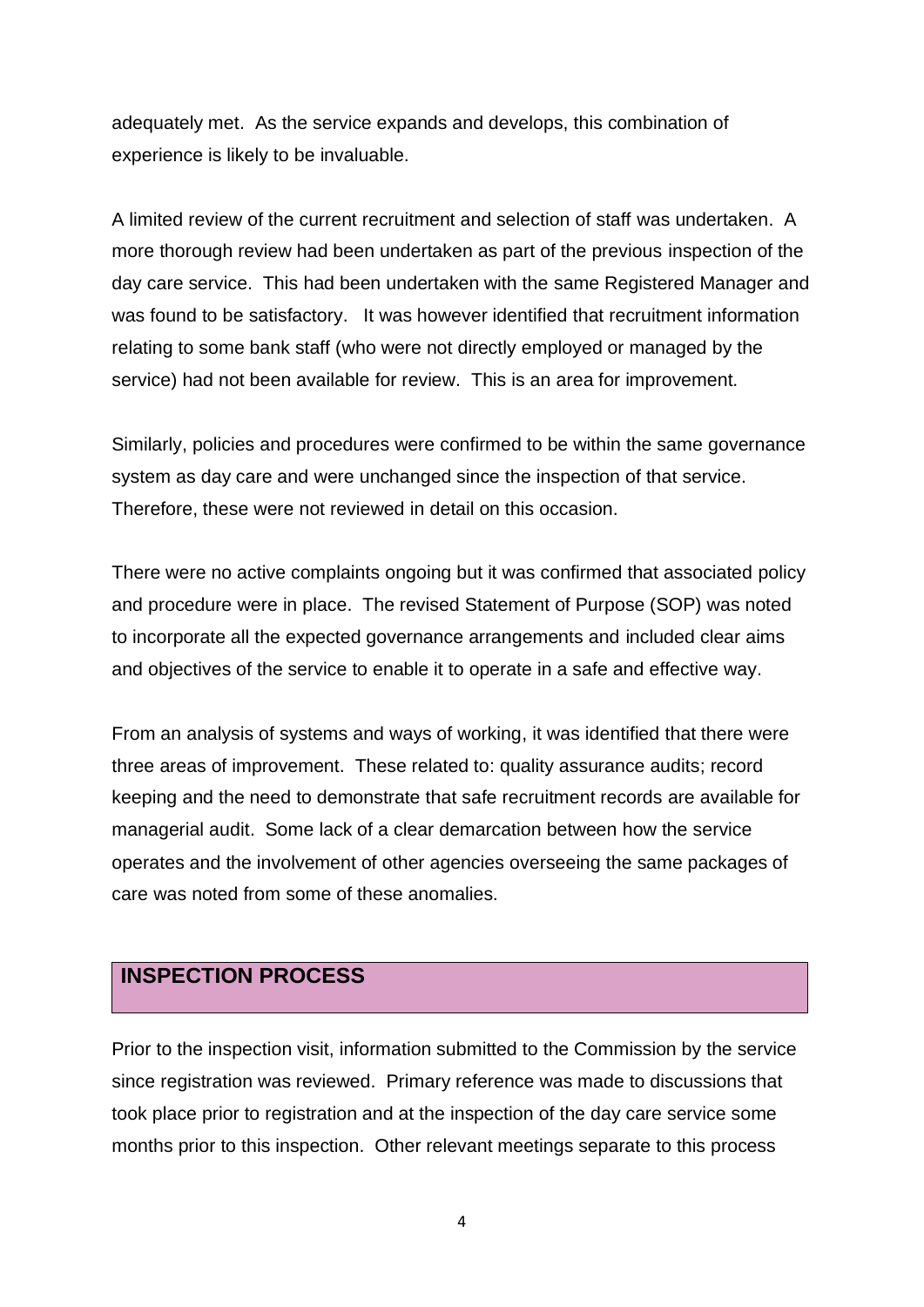were also considered as these were relevant to how the service has operated historically prior to and after registration.

A summary of care receivers currently in receipt of support from both this service and the associated day care service was clarified.

It was also established that various healthcare professionals working outside of this service had a role both as clinicians and as key workers.

A review of care records which are maintained on the electronic care recording system was undertaken and contact was made with two healthcare professionals to request feedback about the service.

Training and development of staff had been subject to review previously and was not therefore revisited in detail on this occasion. The Registered Manager confirmed that all of the existing documents and policies, which include records, staff induction programme, appraisal documents, feedback meeting and quality monitoring records, remained current and in place. This related to the same staff team records previously inspected. Three training logs for staff were reviewed to take account of all recent training.

As there were only a small number of care packages to review and as a result of the existing overlap of practice with the day care service, the inspection focused predominantly on an office based review of how the service can express its operational remit more clearly. This helped to establish how the service could best to align with the Standards. It also considered the challenges associated with expanding the service.

At the conclusion of the inspection, the Regulation Officer provided feedback to the Registered Manager.

5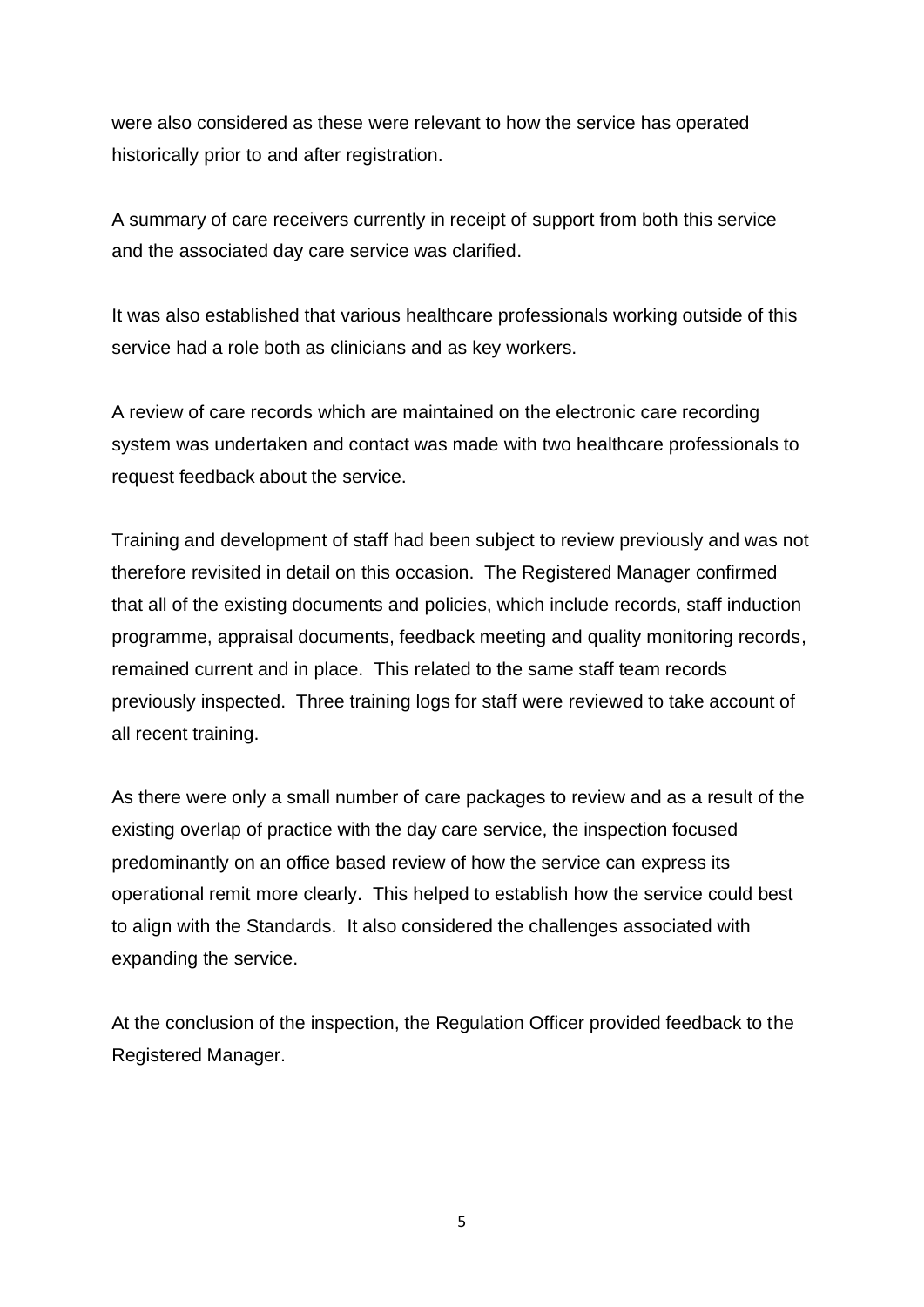#### **Safe recruitment and staffing arrangements (including induction, training, supervision, staffing levels)**

The safe recruitment of staff is an important element of contributing to the overall safety and quality of service provision. The Standards and Regulations set out the provider's responsibility to ensure that there are always suitably recruited, trained and experienced staff available to meet the needs of care receivers.

During the previous inspection of the day care service, records including policies, care records, staff induction programme and appraisal documents, feedback meetings and quality monitoring records were examined. Copies of some of these documents had also been provided for reference. A sample of recruitment records relating to the staff members most recently employed to work in the centre, had been reviewed separately to the inspection visits at the Provider's Human Resources department.

On this occasion, the Registered Manager confirmed that the same staff team and personnel were being deployed in this service, with all training having the same relevance to practice. A review of three care workers' training logs was subsequently reviewed, which reflected the expected training to have been completed including corporate, mandatory and induction modules. As a result of the positive findings relating to this Standard for the same staff group within the inspection of the associated service, this area was not therefore explored in any further detail.

The Registered Manager reported that they were unable to access training logs and supervision records for "bank staff" for whom they were not directly accountable. This lack of supervisory oversight or involvement of the Registered Manager of all staff deployed within the service was a source of concern. The potential challenges in the event that a complaint was raised about a staff member, was highlighted in discussion with the Registered Manager. Additionally, the Registered Manager had limited knowledge and had limited involvement with the provision of training and

6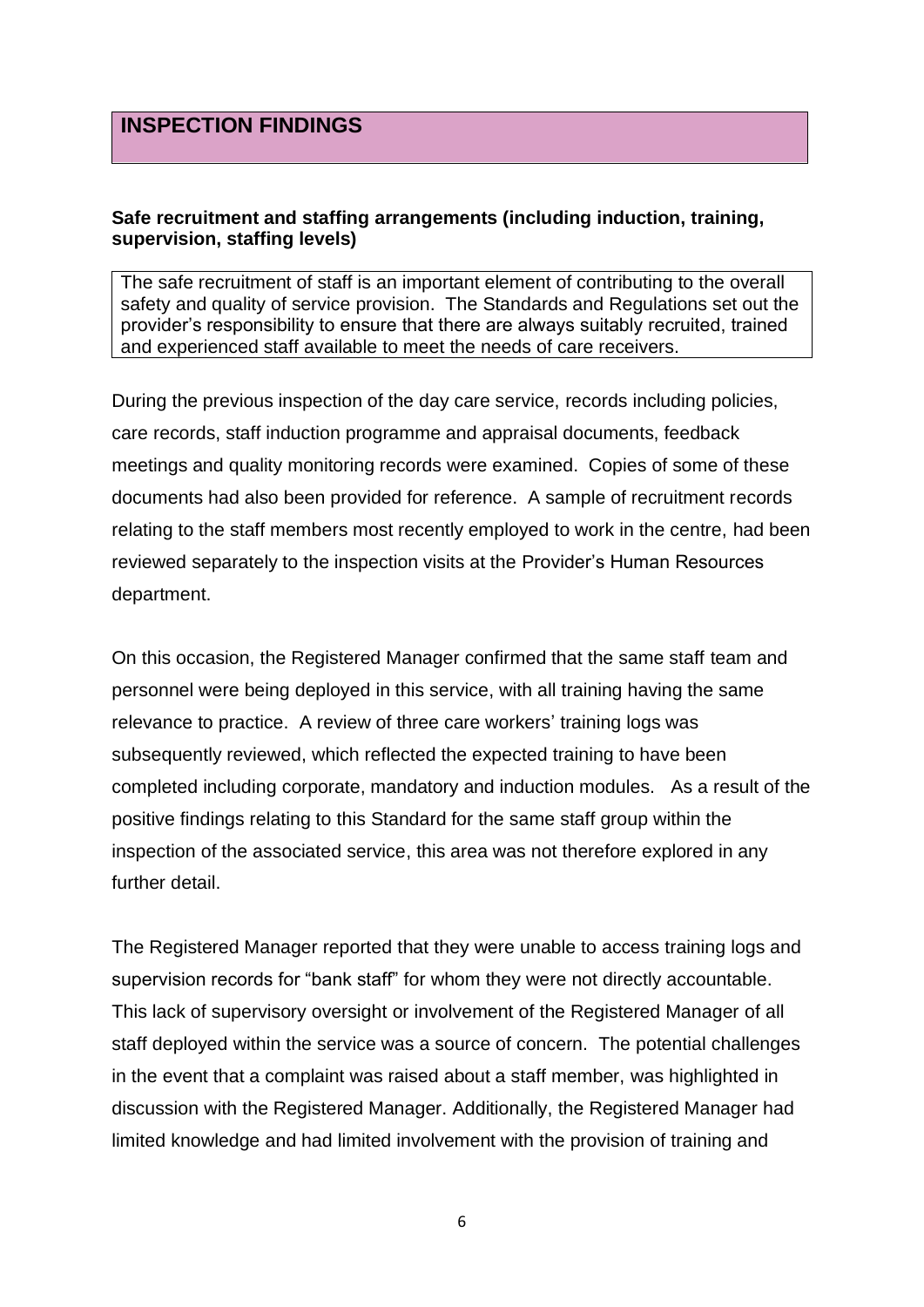development or the provision of support and supervision for these staff members. This is an area for improvement.

#### **Approaches to care and welfare of care receivers**

Reference was made to Standard 5 of the Home Care Standards which states: "You will be supported to make your own decisions and you will receive care and support which respects your lifestyle, wishes and preferences."

A discussion took place with both the Registered Manager and a member of care staff. A key objective of the service was described as one which is primarily focussed on promoting social engagement. Whilst care receivers may be supported in their own homes, the priority of the service is to encourage social inclusion while addressing a range of specific care needs.

It was clarified how care staff will engage with care receivers to promote consistency of approach and continuity of care, this achieved by this support being provided by a small team of staff identified from within the larger day care team.

The provision of care and support is focussed on care receivers being encouraged or assisted to participate in different levels of social engagement and activities in the community. The service is currently limited in its provision, but is able to retain its focus on the maintaining and promotion of care receivers' optimum level of independence and autonomy. It is supported in this through the provision of oversight by associated agencies including clinical practitioner colleagues.

The identified overlap with colleagues working outside of the immediate sphere of activity of the home care service, was discussed in some detail with the Registered Manager. This discussion established some potential gaps in the care planning process. While there were no concerns about the standard of care and support being provided, the role and responsibilities of the staff group responsible for authoring and overseeing the implementation of care plans, and in engaging with care receivers in this process, was not well evidenced. It was noted that had tended to occur as a result of key worker roles often being undertaken by external professionals, who are not employed directly by the service. As a consequence, the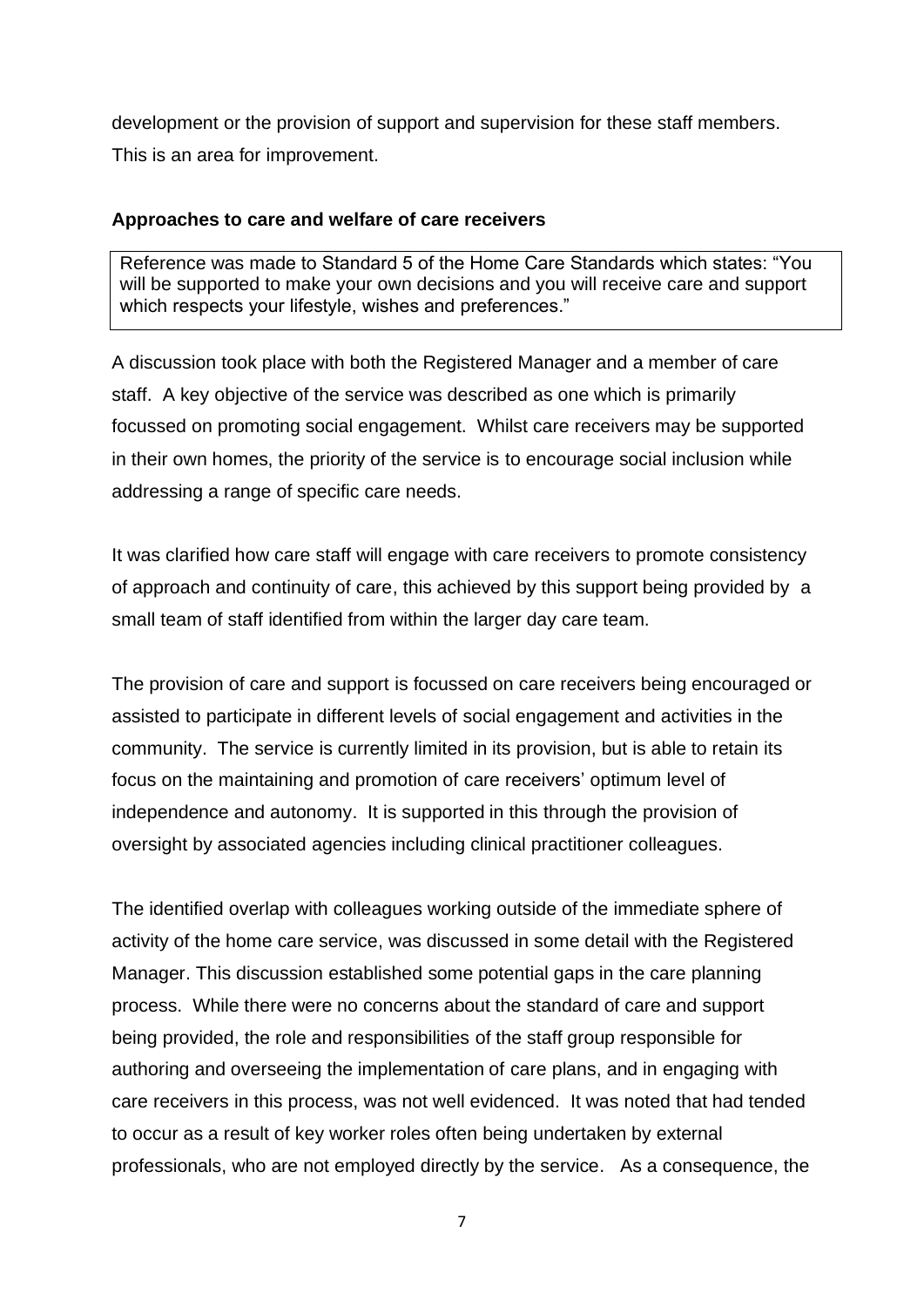ability of the service to fully demonstrate that they are actively managing the care packages for which they are responsible, in accordance with the Statement of Purpose, was not clearly evidenced.

The inspection process clarified how the service's operations would need to adapt in the event that it expands. In particular, there is a need to differentiate the care planning which the service initiates with care providers, from the involvement of external agencies. This is an area for improvement. This would better demonstrate how care receiver engagement is promoted by the service. This would include evidence that care receivers are encouraged to make decisions about the care which they receive and that they are able to indicate how satisfied they are with the care provision.

It was acknowledged that the area for improvement as to how the service might operate more clearly in line with its Statement of Purpose, would not exclude collaborative work with colleagues working in clinical practice. Rather there is a need to indicate a clear separation of services and operational roles and responsibilities between various agencies and professionals.

#### **Staff competence relating to categories of care provided**

Reference was made to Standard 6 of the Home Care Standards which states: "Your care will be provided with consistency by competent care and support workers who have the necessary training and qualifications to meet your needs."

A limited review of care workers' records took place for the purpose of this inspection. Primary reference was made to the systems identified and confirmed from a review of staff competency files undertaken during the inspection of the day service. The same personnel are associated with both services and therefore it was appropriate to cross-reference the documentation. All relevant information and guidance was in place, which included, care workers' roles and responsibilities and health and safety policies and procedures that are utilised to ensure that all staff are competent in these areas and have received the necessary training.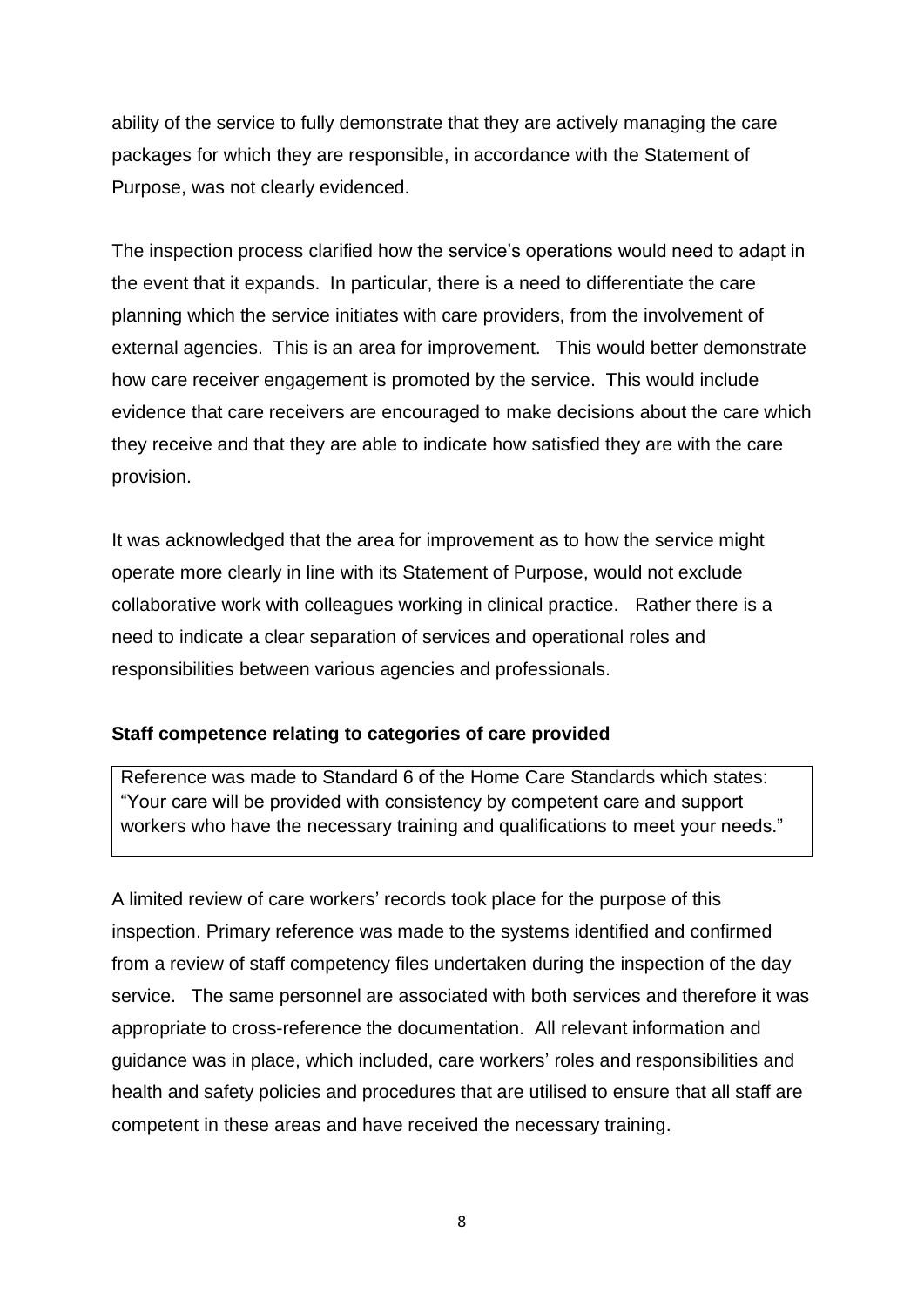It was apparent that care workers understand the limitations and boundaries associated with their roles and of the expected requirements relating to conduct. Staff have direct communication with the Registered Manager and/or their own line management and are able to raise any issues of concern as they arise. Supervision is provided regularly and is incorporated within the day care centre working environment where the service is based.

There is a gap in the system of governance as the Registered Manager does not have direct responsibility for or involvement in the recruitment or management of care workers who are employed as "bank" workers. This may lead to missed opportunities in being able to appropriately supervise and monitor the competence of these care workers. This matter must be addressed to ensure that care receivers are receiving the appropriate level of care and that the Registered Manager retains clear accountability for all staff in the service.

#### **Management of services**

Reference was made to Standard 8 of the Home Care Standards which states: "The home care service will be well managed."

It was evident from the information conveyed by the Registered Manager that some areas of how the current service operates need refinement, and that the Statement of Purpose may need to be reviewed accordingly. This would be necessary prior to the service being able to develop and expand this service.

One of the key areas identified as being in need of attention, was that there should be a clear differentiation of roles and responsibilities. Some of these currently appear to overlap with other partner agencies or colleagues working across other services, albeit operated by the same Provider. This causes some difficulty in being able to fully demonstrate the autonomy and independence of this service in delivering care packages. This was particularly evident where the responsibility for compiling and reviewing care plans resides with personnel employed outside of the service.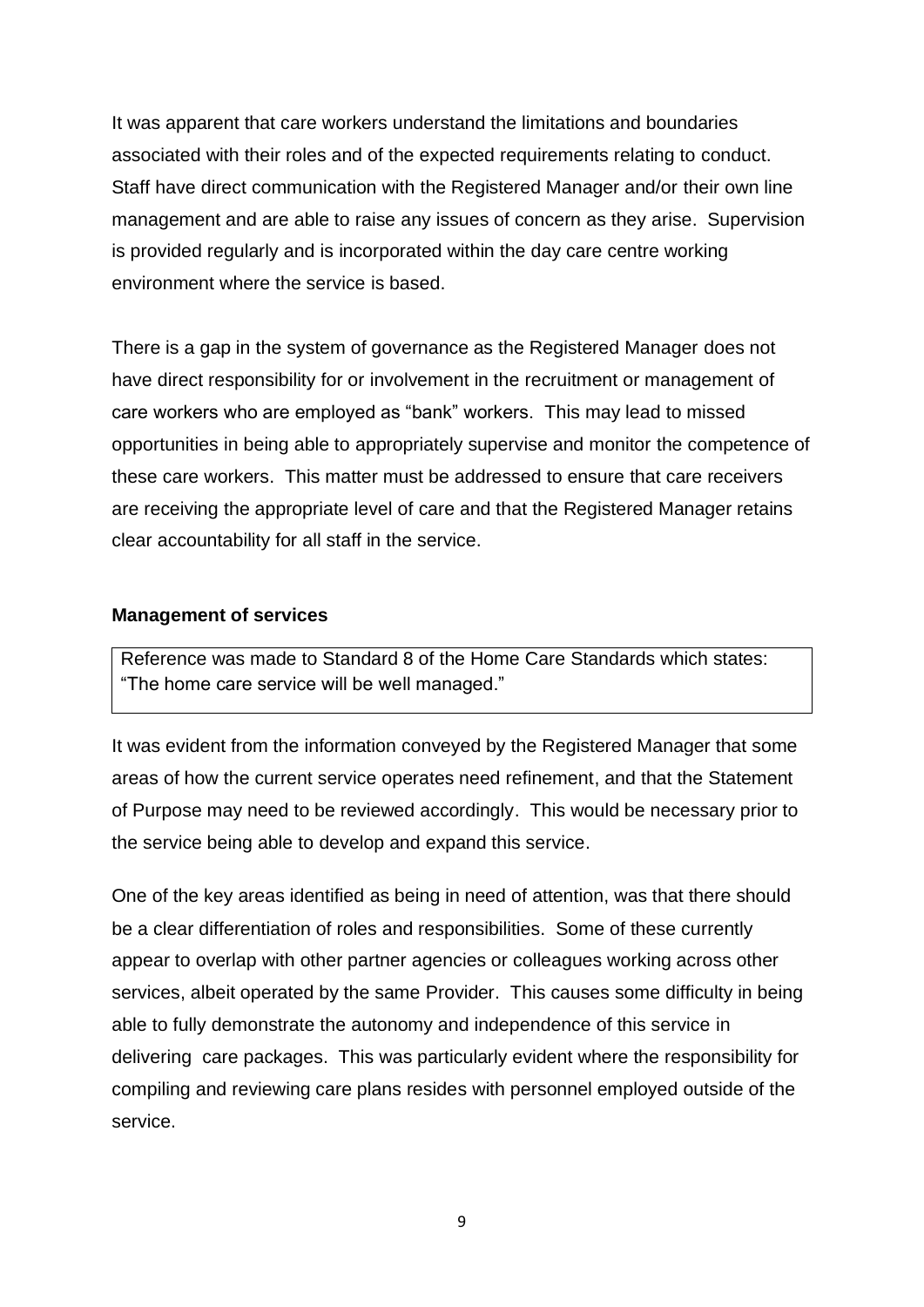The Regulation Officer advised of some gaps in the service being able to demonstrate that this Standard was being adequately met. Although there was no indication that wholesale change was needed, there was a need to more clearly demonstrate ownership of care packages which are provided by the service. This could be achieved through a refinements of recording processes and of the compiling of care plans, with systematic reviews taking place thereafter.

The records which are held on Care Partner are utilised by both care staff operating within the service and by clinical practitioners operating as key workers. Where records are produced by the external members of staff, this can result in a difficulty of accountability and ownership, particularly in the event that there are either complaints or safeguarding concerns. The lack of accountability of the Registered Manager in overseeing all care packages was lacking. It is for this reason that this represents an area for improvement.

The service has contingency plans in place to ensure that any care receivers continue to be supported in the event of unforeseen, emergency situations which might require urgent attention i.e., if a care worker was unable to make visit as planned. However, the level of care receiver independence is such that these types of risk are relatively low.

Wider organisational structures are well established and include a comprehensive system for audit, safeguarding and complaints, which is overseen by the Health and Community Support Management Executive. This is underpinned by corporate governance and assurance frameworks which incorporate Quality and Performance, Finance and People and Organisational Development.

#### **The service will be reviewed regularly**

Reference was made to Standard 9 of the Home Care Standards which states: "The care service will be checked and reviewed regularly to sort out any issues and make things better for you and others."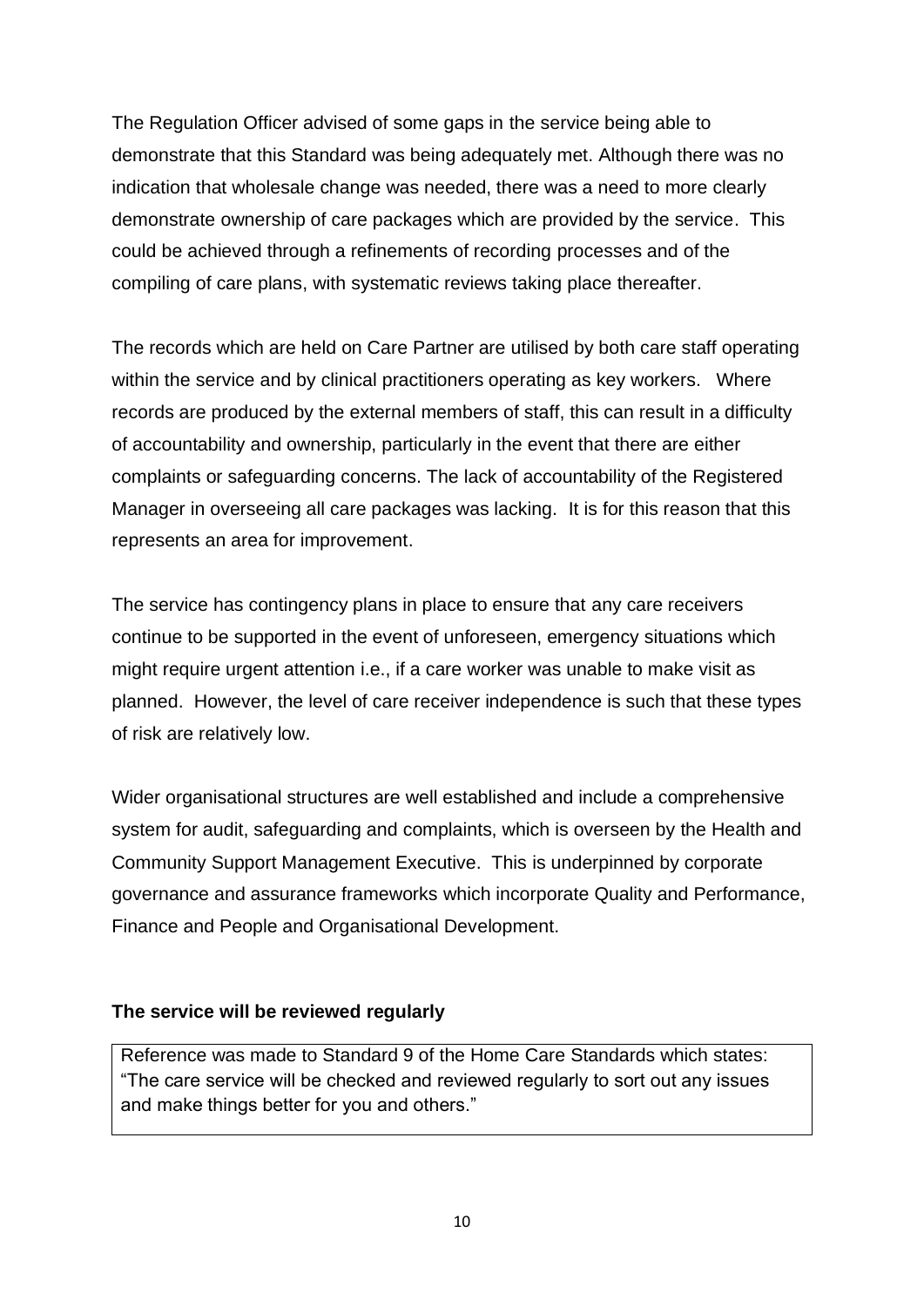While the aforementioned systems reflect a very good system of quality assurance and governance, there was no monthly report available for review. Such reports would demonstrate that the care service is reviewed regularly to resolve any issues which arise at an early stage, and to ensure that the overall service is able to continuously improve. While the associated day care service has well-established monthly quality reports, this has not yet been replicated within the home care service.

Although it was acknowledged that the service is currently small, there is a need to ensure that an auditable process is in place. Consideration may be given to incorporating a monthly report with the day care service's report if this is reasonable and practicable. This might be appropriate in the short term, given that the same personnel are employed across both services. However, this may not be appropriate if the home care service expands beyond its current capacity. This is an area for improvement.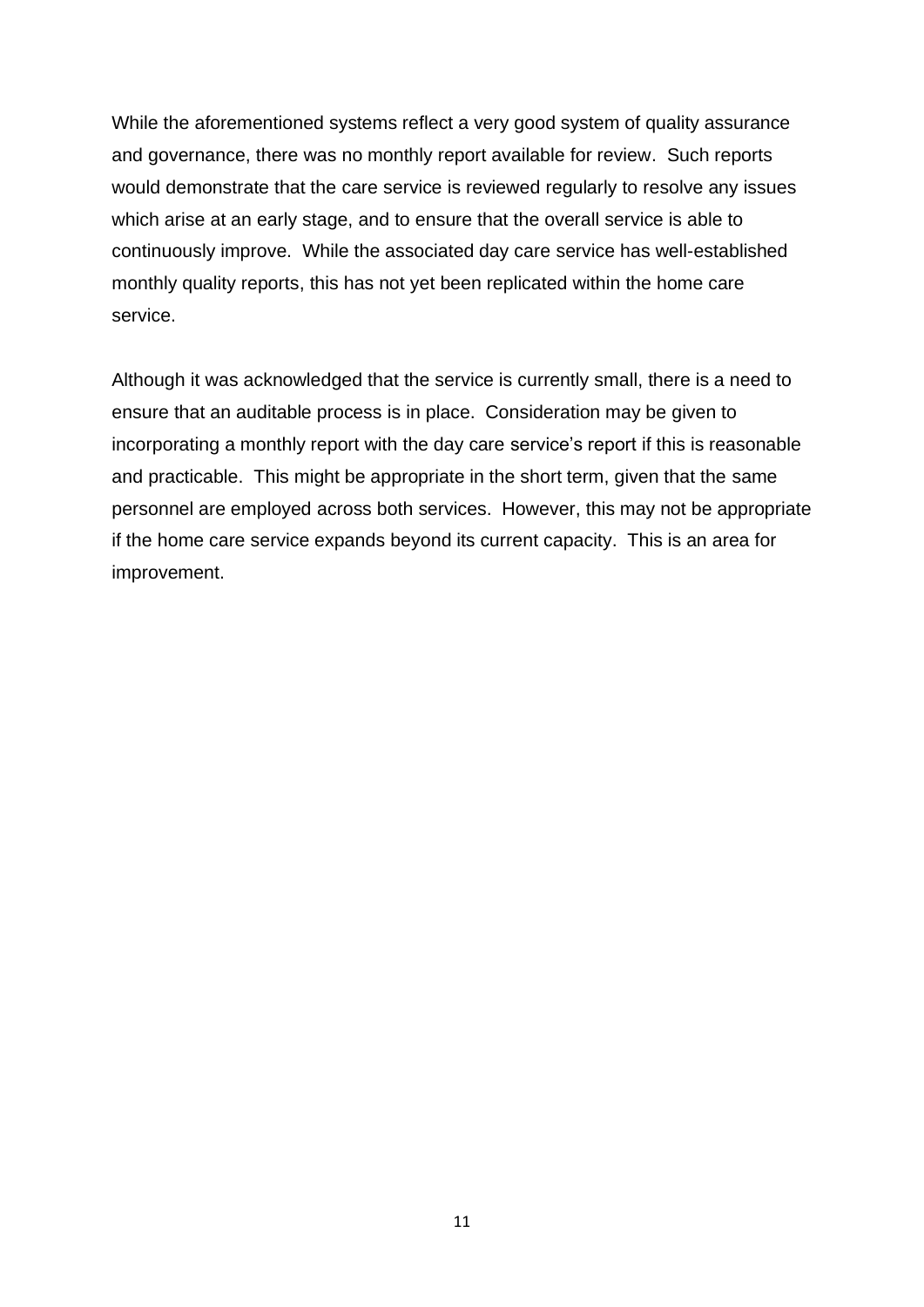## **IMPROVEMENT PLAN**

There were three areas for improvement identified during this inspection. The table below is the registered provider's response to the inspection findings.

| <b>Area for Improvement 1</b> | The quality of services provided should be kept under<br>regular review. The provider has a responsibility to                                                                                                                                                                                                                                                                                                         |
|-------------------------------|-----------------------------------------------------------------------------------------------------------------------------------------------------------------------------------------------------------------------------------------------------------------------------------------------------------------------------------------------------------------------------------------------------------------------|
| <b>Ref: Standard 9.2</b>      | appoint a representative to report monthly on the<br>quality of care provided and compliance with                                                                                                                                                                                                                                                                                                                     |
| To be completed by:           | registration requirements, Standards and                                                                                                                                                                                                                                                                                                                                                                              |
| With immediate effect         | Regulations. The manager should be familiar with<br>the findings of quality monitoring activity and any<br>actions required to improve the quality-of-service<br>provision.                                                                                                                                                                                                                                           |
|                               | <b>Response by registered provider:</b><br>As written in the body of this report,<br>consideration has been given to incorporate the<br>monthly report in with the day service report.<br>This is due to the limited service currently<br>provided in home care. If the service expands<br>this will no longer be appropriate and action will<br>be taken to ensure a robust auditable report<br>process is in place. |

| Area for Improvement 2   | Care planning protocols must be refined in order that<br>care workers working for the service and/or the                                                                                                                                                                                                                     |
|--------------------------|------------------------------------------------------------------------------------------------------------------------------------------------------------------------------------------------------------------------------------------------------------------------------------------------------------------------------|
| <b>Ref: Standard 2.7</b> | Registered Manager have a more central role in<br>composition and review of care plans. This                                                                                                                                                                                                                                 |
| To be completed by: 2    | refinement should eliminate unnecessary duplication                                                                                                                                                                                                                                                                          |
| months from the date of  | but ensure that minimum data is recorded                                                                                                                                                                                                                                                                                     |
| inspection (14 February  | appropriately and consistently.                                                                                                                                                                                                                                                                                              |
| 2022)                    | Response by registered provider:                                                                                                                                                                                                                                                                                             |
|                          | Discussions are taking place to clarify the roles<br>and responsibilities of all professionals involved<br>in each community client cases.<br>This will clearly identify the operational roles of<br>each professional providing clear implementation<br>and authorisation of care plans without<br>unnecessary duplication. |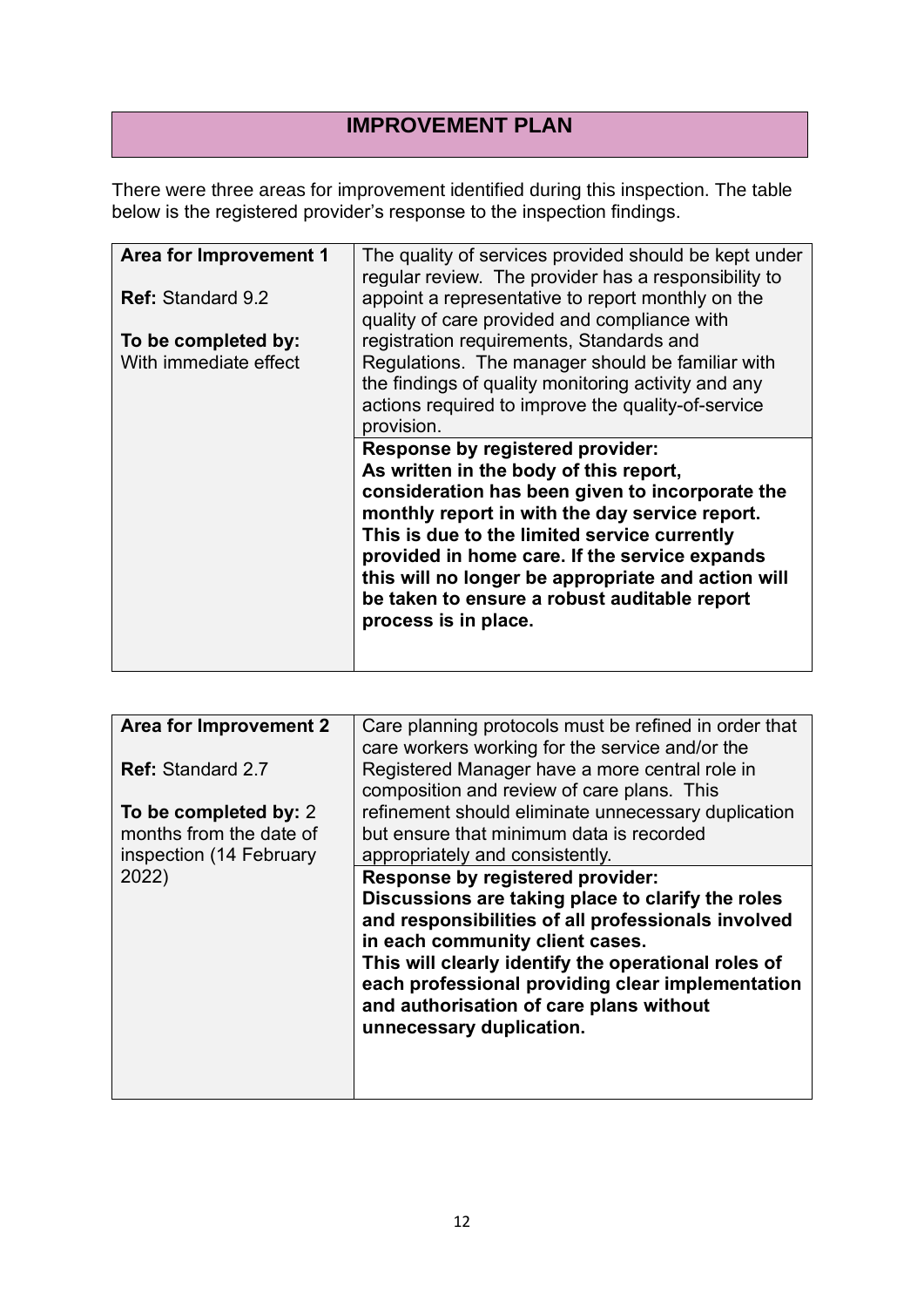| Area for Improvement 3<br><b>Ref:</b> Standard 3.6, 3.10,<br>3.11, 3.14 | The Registered Manager must ensure that they have<br>oversight and access for any recruitment processes<br>and active involvement for supervision of all staff<br>deployed to carry out care. This should be fully<br>auditable and recorded for any inspection if so                                                                                                                                                                                                                                                                                                                                           |
|-------------------------------------------------------------------------|-----------------------------------------------------------------------------------------------------------------------------------------------------------------------------------------------------------------------------------------------------------------------------------------------------------------------------------------------------------------------------------------------------------------------------------------------------------------------------------------------------------------------------------------------------------------------------------------------------------------|
| To be completed by: 2                                                   | required and to include all training records also                                                                                                                                                                                                                                                                                                                                                                                                                                                                                                                                                               |
| months from the date of<br>inspection (14 February<br>2022)             | <b>Response by registered provider:</b><br>All employees, including regular bank staff,<br>receive supervisions which are recorded, stored<br>and available to access at any time.<br>As Registered Manager I can request oversight of<br>the recruitment process for all bank staff.<br>Conversations have taken place to gain full<br>access to training records for bank staff, this has<br>been raised higher and requires further<br>investigation. In the interim during supervision<br>bank staff are requested to log on to their<br>electronic training records so they can be viewed<br>and monitored |